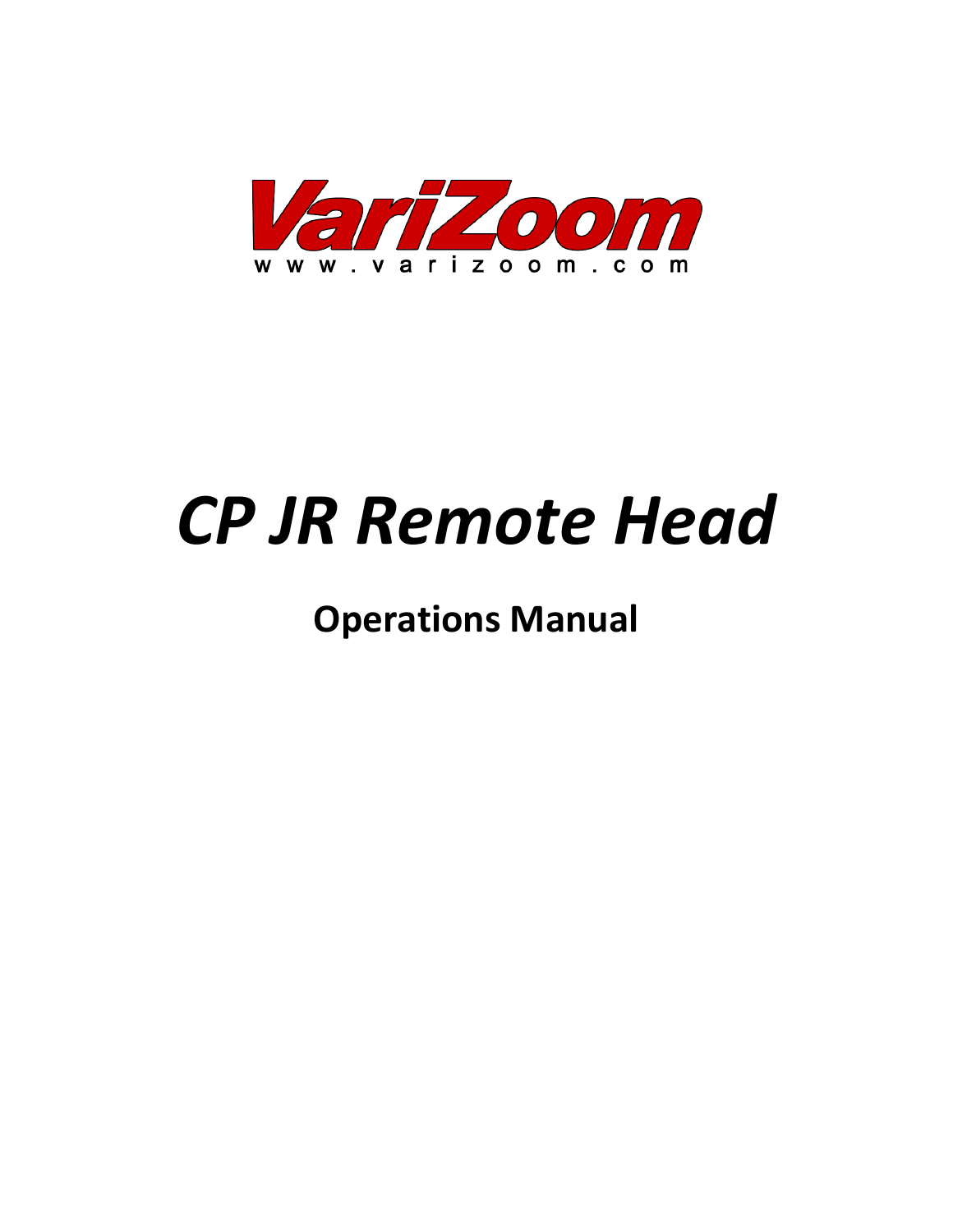# **BEFORE YOU START, READ THESE WARNINGS**

- **1) ONLY USE VARIZOOM POWER SOURCES AND CABLES. USING DIFFERENT POWER COMPONENTS CAN LEAD TO SEVERE DAMAGE TO THE HEAD AND EVEN THE CAMERA. THIS TYPE OF DAMAGE IS NOT COVERED UNDER WARRANTY.**
- **2) TURN OFF POWER WHEN NOT IN USE. DO NOT LEAVE STATIONARY HEAD POWERED UP FOR EXTENDED PERIODS OR THE MOTORS MAY SEIZE AND THIS IS NOT COVERED BY WARRANTY**
- **3) ALWAYS BALANCE THE CAMERA ON THE PLATFORM BOTH HORIZONTALLY AND VERTICALLY.**
- 4) DO NOT MODIFY THE SUPPLIED CABLES OR ATTEMPT TO DISASSEMBLE THE HEAD.
- 5) LENS CONTROL CABLES MUST ONLY BE PLUGGED INTO THE SPECIFIED INPUT JACK ON THE LENS ITSELF – NEVER PLUG A 12-PIN CONNECTOR ON A VARIZOOM LENS CONTROL CABLE INTO THE 12PIN JACK ON THE CAMERA BODY. WHEN IN DOUBT, CONSULT VARIZOOM OR YOUR LENS MANUAL.
- 6) DO NOT GET THE SYSTEM WET IT IS NOT WATERPROOF.
- 7) ALWAYS MAKE SURE YOUR LENS AND POWER CABLES HAVE ENOUGH SLACK RUNNING THROUGH THE TILT AXIS TO PREVENT TWISTING AND TEARING OF THE CABLES.
- 8) MAKE SURE YOUR LENS CLEARS THE BASE OF THE HEAD WHEN TILTING. IF THE LENS DOES NOT CLEAR THE BASE, SET SOFT LIMITS (SECTION 7) TO PREVENT THE LENS FROM STRIKING THE BASE OF THE HEAD WHEN TILTING.
- 9) WHEN USING THE CP JR's ONBOARD LENS CONTROLS TO CONTROL YOUR CAMERA, ALWAYS POWER THE CAMERA UP LAST. OTHERWISE, THE RECORD START/STOP FEATURE MAY FALL OUT OF SYNC. TO AVOID THIS ISSUE, JUST MAKE SURE TO CONNECT XLR POWER TO THE HEAD **BEFORE** YOU TURN YOUR CAMERA ON.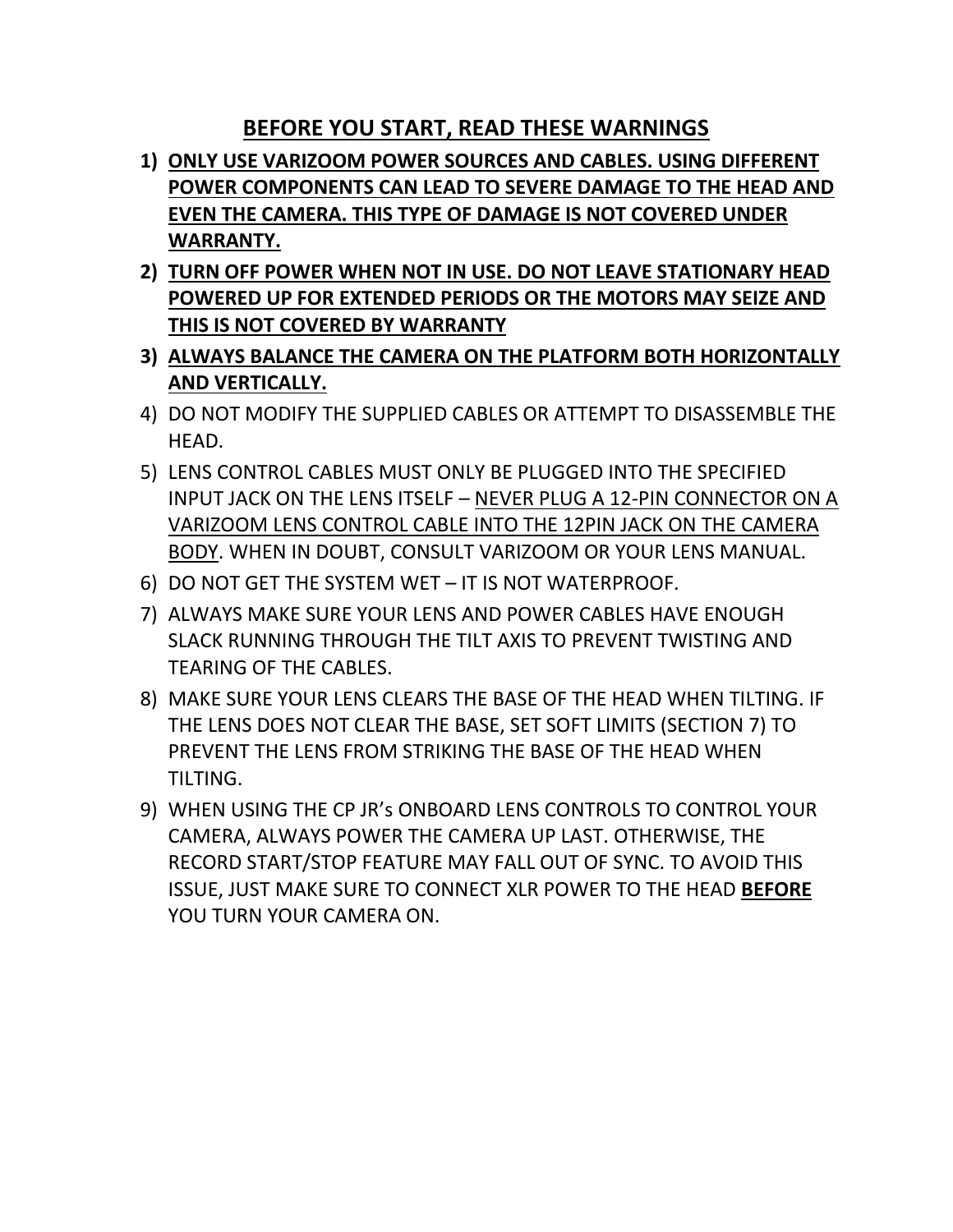# **General Description**

The CinemaPro JR is a lightweight, two-axis motion control head with lens interface controls for zoom and focus. It handles several control signals: RS-232 for Fujinon digital lenses or Varizoom (TOC) motor drives, RS-422 for Canon digital lenses or Preston motor drives, analog control for Fujinon or Canon.

# **1. Basic Setup**

-Secure the head to crane, tripod, or solid mounting beam

-Plug the FACTORY POWER SUPPLY into AC mains

-Connect XLR cable between head and FACTORY POWER SUPPLY

-If present, plug the zoom/focus hand unit into the Jibstick Pro, THEN plug the green control cable into the green 7pin port on the Jibstick Pro

-If applicable, connect camera power (red) and lens control cables (orange) and route the cables through the tilt axis port hole to connect to your\_ camera

-Make sure to turn camera power on as the LAST step.

#### **Feeding External Cables through the Head**

In some cases, you will need to feed video or other cables through the head. To do so, simply remove the cable covers (pictured at right, covers may differ slightly in appearance). 4 screws secure the long vertical cable cover (we have eliminated the small horizontal cover on newer models). Run the cables through the pan base and tilt arm with enough slack, and reattach the cable cover.

#### **If using the TOC system**

Connect the TOC 3A (3 axis lens drive box) between the orange 16-PIN lens control connector located on the head, and the grey "control" connector located on the TOC 3A. Connect the Lens drive motors to the appropriate connection according to their function (zoom, focus, iris)



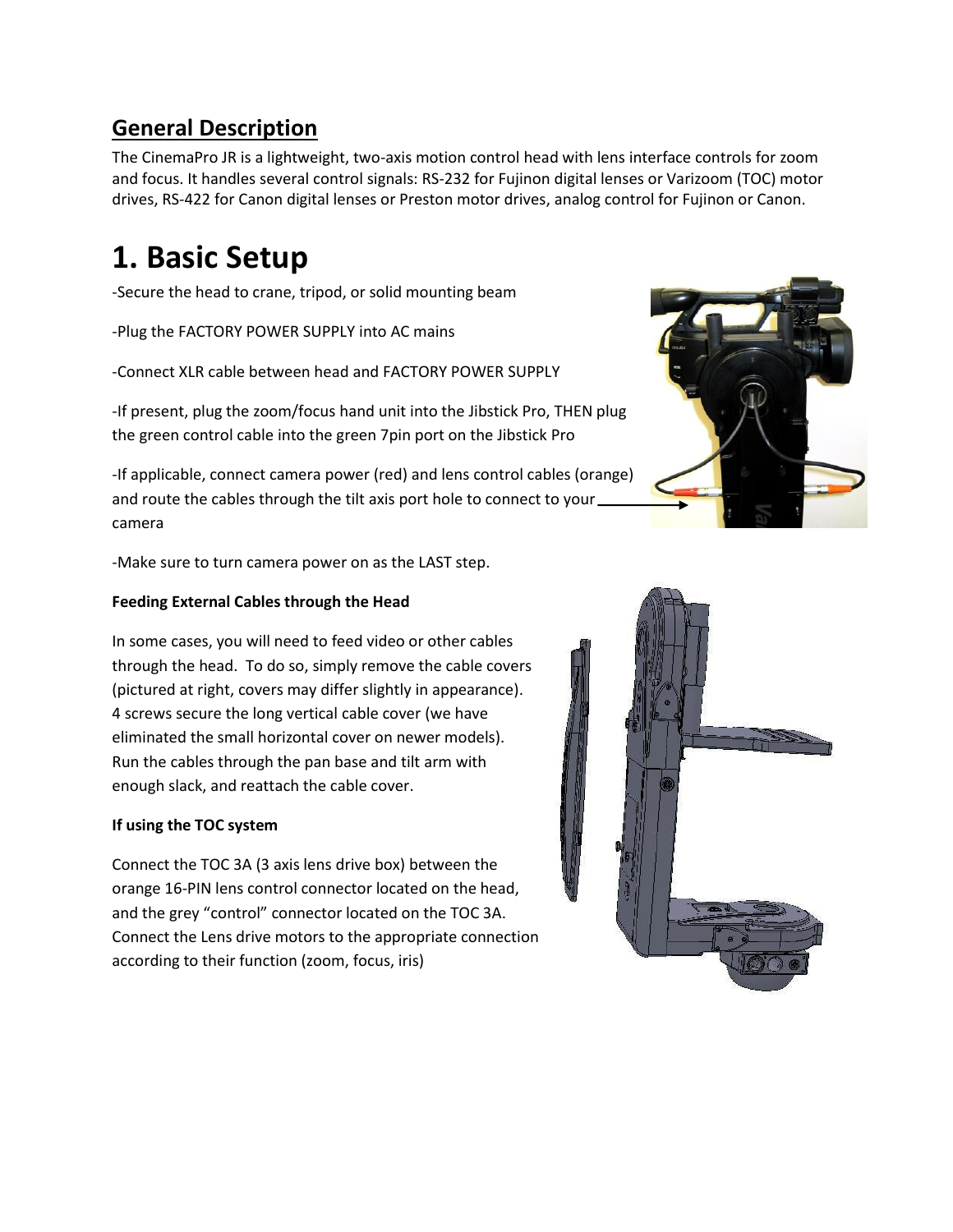**Balance the Camera** – Although the head will hold position very well, it operates best when the camera is balanced on the mounting platform. With heavier cameras, it is essential, as an out-of-balance load will cause the servos to constantly fight to hold position. **Make sure that the motor power is turned off before balancing. This will allow you to move the tilt axis by hand.** To balance the camera horizontally, you need to place the camera's front-to-back center of mass at the center of the mounting platform slot. You can do this by trial and error, sliding the camera front-to-back on the mounting platform until it stays level. The simplest accurate way to find the camera's center of mass is to lay a pencil/pen on a table and try to balance the camera on it front-to-back. The spot on the camera where it comes closest to balancing on the pencil is the center of mass. Place the camera's center of mass at the center of the mounting slot and secure the camera with mounting screws (2 if possible). When horizontally balanced, the platform should stay level.



To get the vertical balance right, raise or lower the platform to get the camera's vertical center of mass located on the center of tilt rotation. To adjust, loosen the platform locking lever about ½ turn. Turn the black knob on the underside of the platform to precisely raise or lower it  $-$  you can use a hex key. Try to get the camera's center of mass right on the center of tilt rotation. Rotate the platform to various angles and adjust until it holds position at any angle. If it falls down, you need to adjust the platform upward. If it drifts upward, you need to lower the platform. When balance is achieved, tighten the platform locking lever.



After all connections have been made and the camera is balanced, the head is ready to be powered up.

Connect the power supply to AC power. Plug in the green communication connector to the head, and the other end to the jibstick. The jibstick should now power up. Once the Sync light is illuminated, you may then turn on the motor power switch.

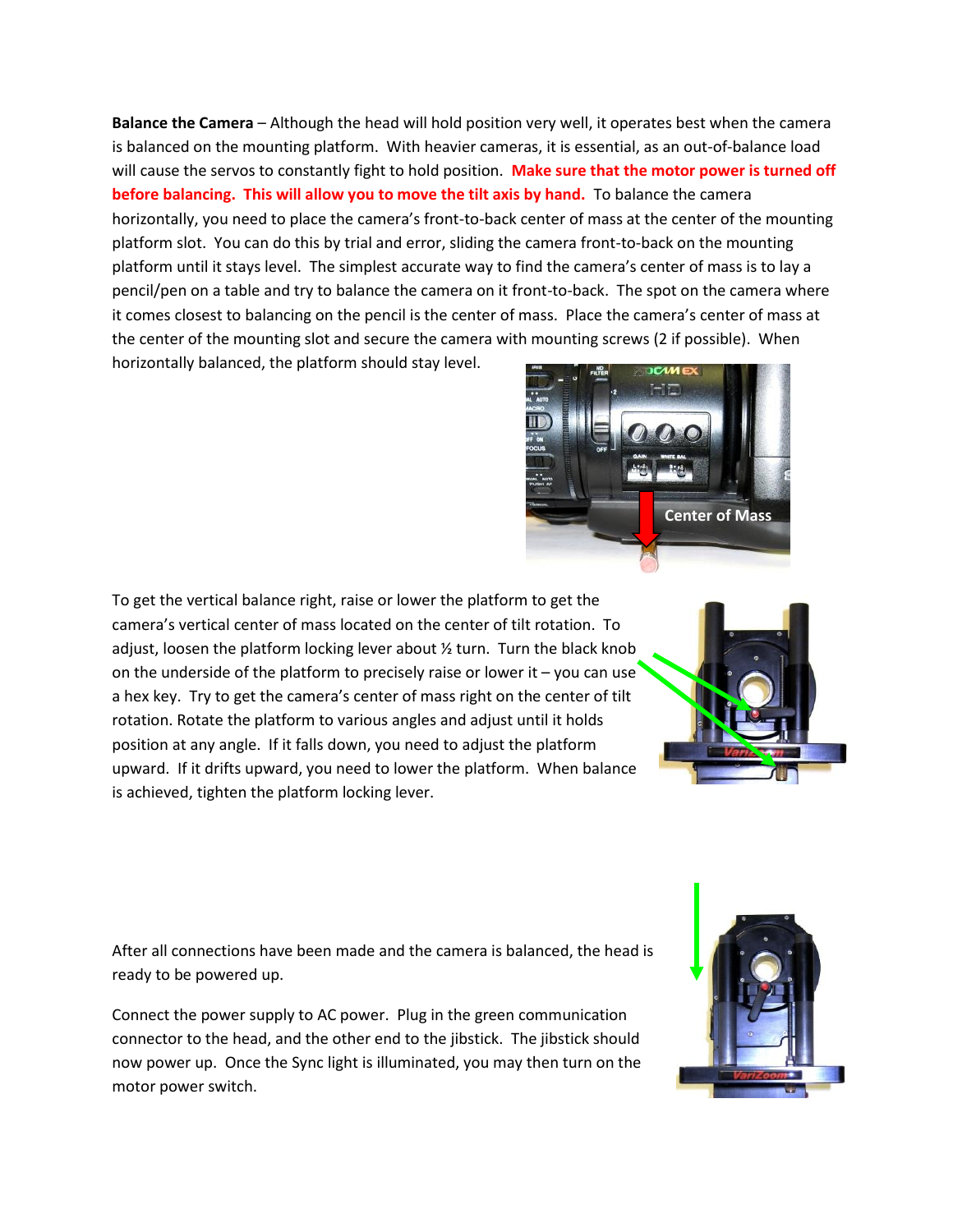# **3. Troubleshooting**

#### **No Response from head**

- 1) Make sure that the motor power switch is turned on and the light above it is green.
- 2) Check to make sure soft limits aren't set too close together. Disable all soft limits and try again.
- 3) Power down the system for 20 seconds and start it back up.

#### **Head is "jerky" or too responsive**

1) Turn down motor speed.

#### **My jib or crane sways, swims, moves around when the head is rotating**

1) This is a problem of imbalance in rotational inertia. If the jib moves when panning, you need to attach the optional counterweight. If the jib moves around when tilting, you need to adjust the vertical balance (adjust the camera platform until the camera's center of gravity is on the center of tilt rotation.

#### **Head moves on its own**

Cycle power and do not touch the joystick when powering up the system. The joystick has to calibrate on power-up, so if it's off-center then it will calibrate incorrectly.

# **4. Options and Specs**

#### **Additional Head options-**

The Head can be fitted with either a 100mm half ball or Mitchell mount. A Mitchell ring adapter is available for old style Mitchell mount.

An adapter is also available to adapt Mitchell mount to Jimmy Jib style mount.

Wireless control is available, and operates up to  $\frac{1}{4}$  mile. (1 mile with line of sight).

Additional controller cables are available in 50', 100', or 150' increments. A coupler is available to join the cables, or we will make a cable of any reasonable length as a custom item on request.

Head XLR power cables are available in standard 30' or 75' increments, or longer as a custom item on request.

External Lens Drive Motors available for separate purchase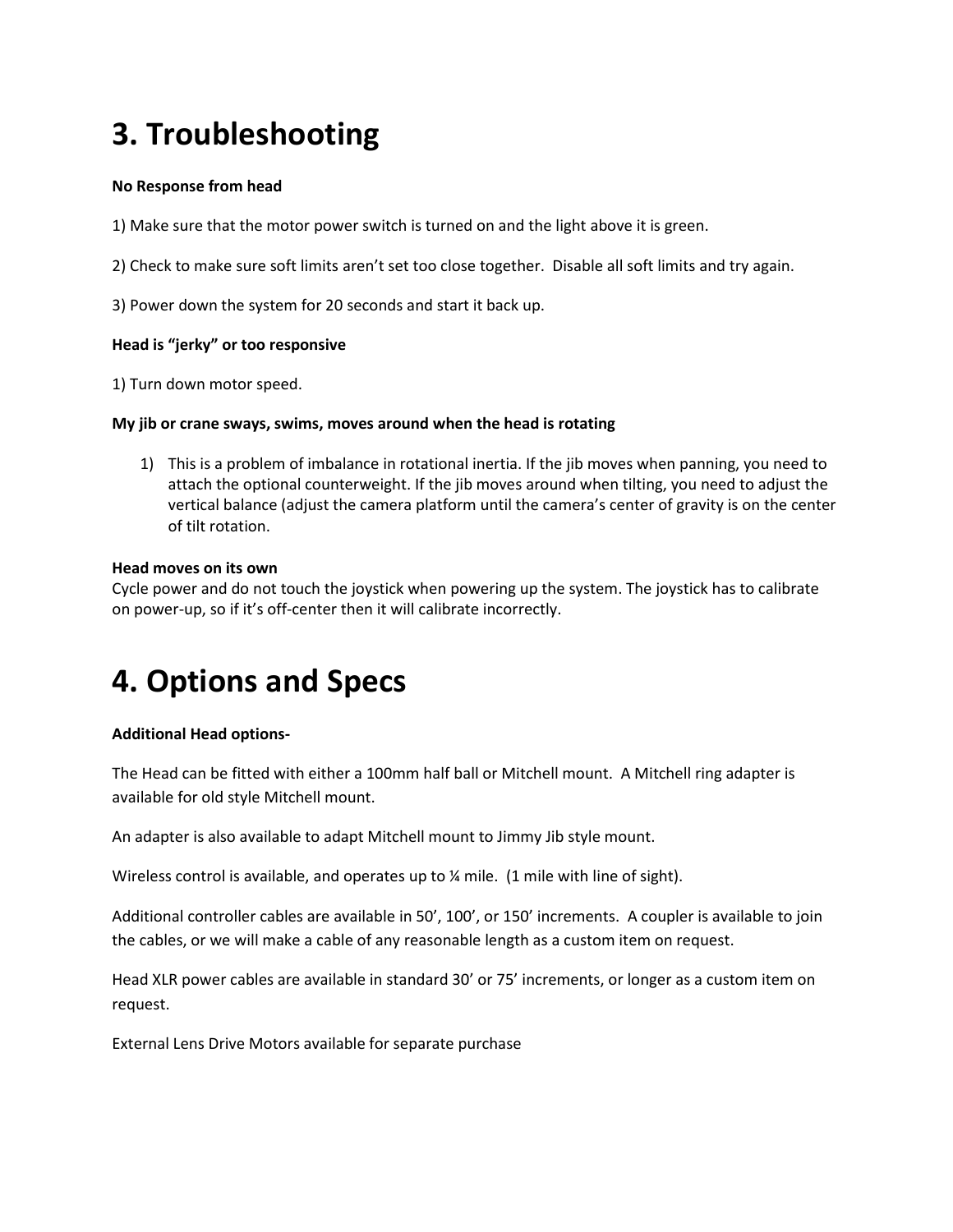## **Specs-**

Head construction: Primarily Aluminum, with carbon fiber platform rails and some stainless steel, steel, and bronze components

Height: 20.5"

Width: 11.3"

Depth: 6"

Weight: 13lbs

Camera weight limit: 35lbs

Maximum speed: 130 deg/sec (limited for optimal performance)

Power Supply (included): 24VDC, 5A

Head Power Requirements: 24 VDC regulated, 120 watts max

**WARNING: Do not connect the head to any power supply other than the one supplied. If you must power the head another way, make sure you clear it with VariZoom first.**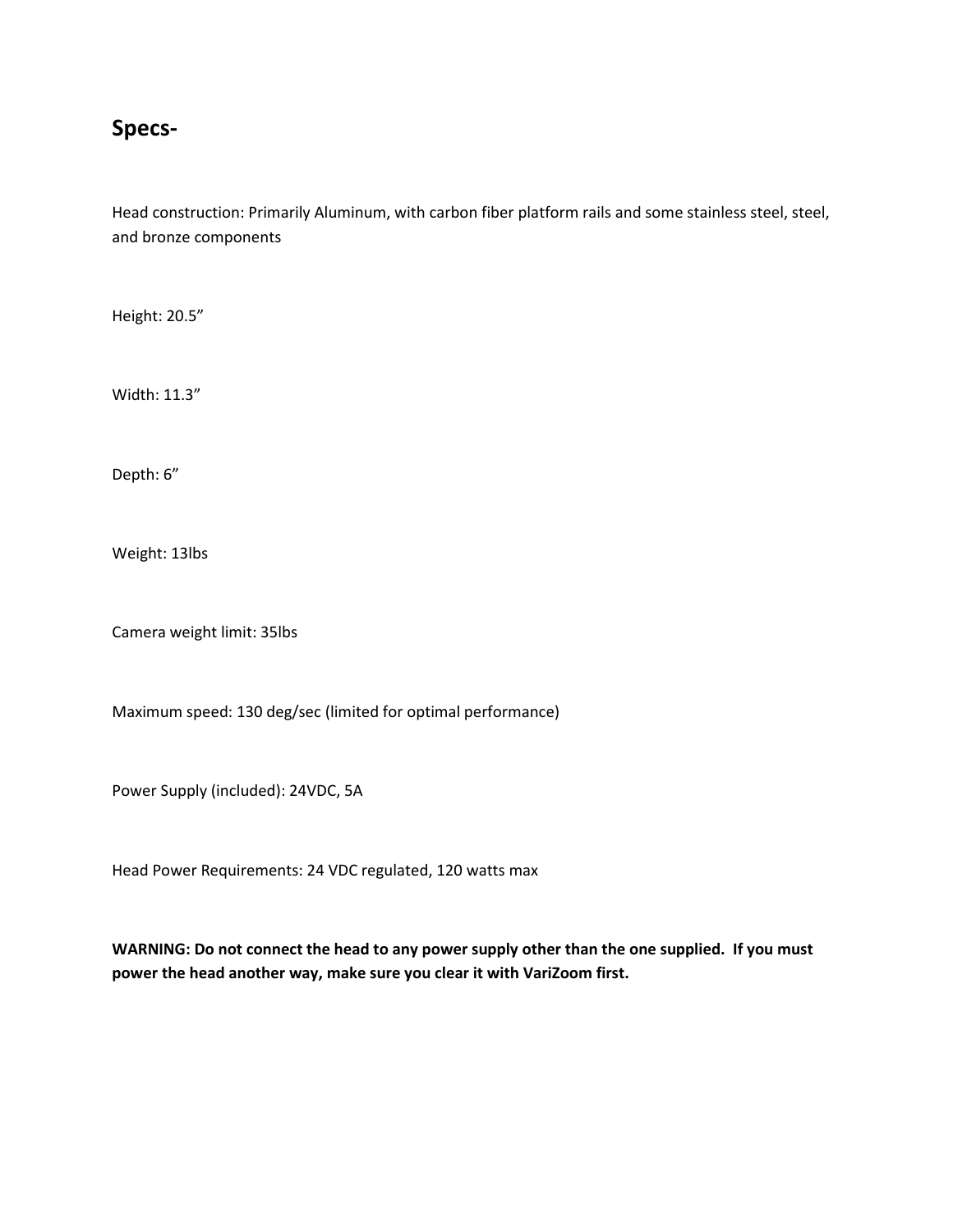# **Connectors-**

#### **Head Base connectors**

Controller - 7pin LEMO (green) XLR 4-pin Head/Camera Power Passageway for external cables (video, lens control, etc.)

#### **Head Top connectors**

Lens Control Out to camera/lens/lens drive - 16pin LEMO (orange)

Camera Power Out - 2pin LEMO (red)

#### **Controller connectors**

- CTRL 7Pin LEMO Head control cable (green)
- SERIAL 8pin LEMO TOC or Preston Lens Drive Hand Units (gray)
- ANALOG 5pin LEMO Pan Bars zoom & focus controls (white)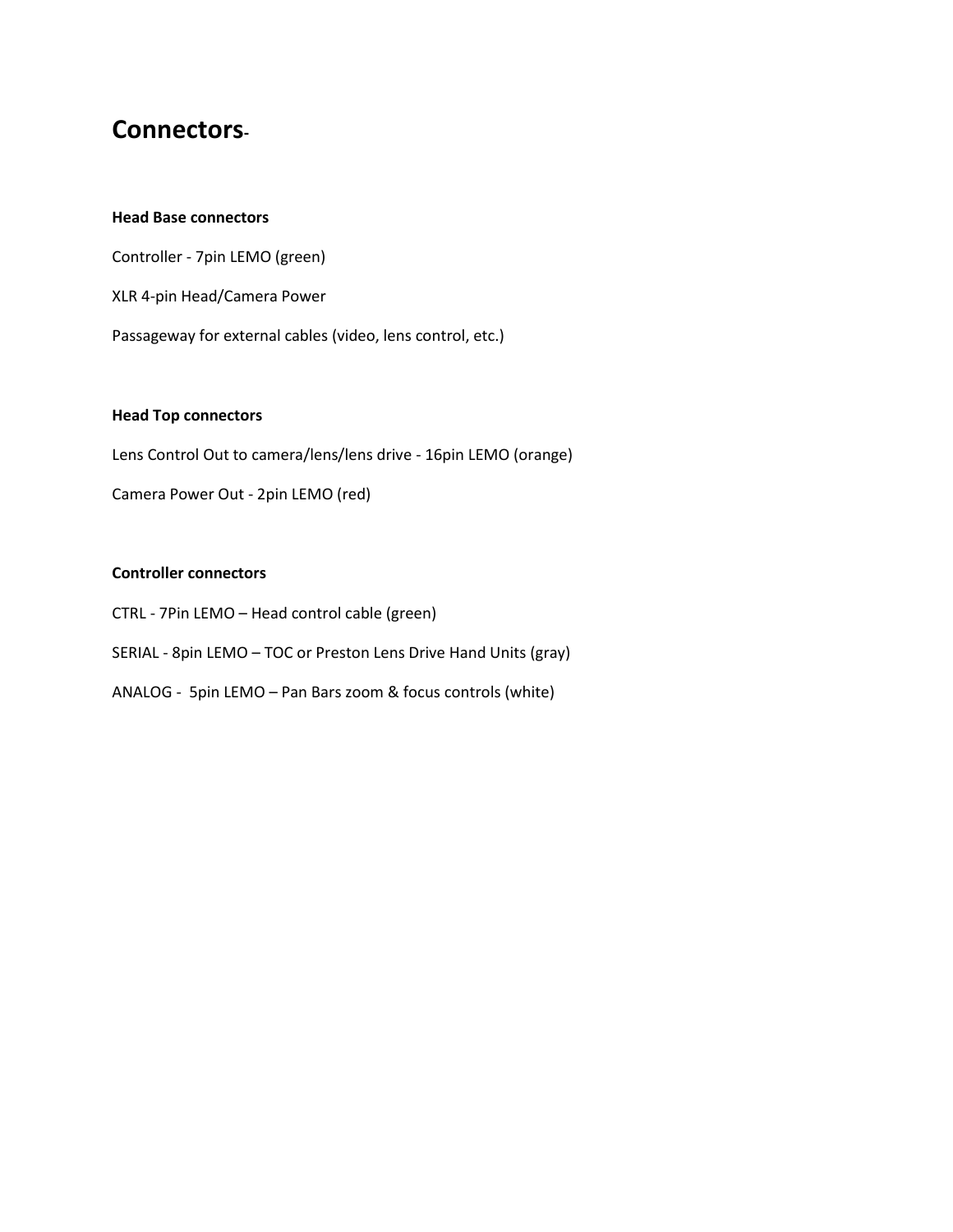## **Jib Counterweight Option**

Some lightweight jibs may not have enough mass to neutralize the high acceleration and torque of the CP Jr head. If the motion of the head causes your jib to sway from side to side in a way you want to eliminate, we have a counterweight option that will effectively eliminate the problem.

Heavier jibs will not be affected much, and the effect is only significant during sudden moves. Adding our counterweight to the CP Jr balances out the rotational inertia so even lightweight jibs will not be susceptible to the swaying effect caused by sudden moves.

Attaching the counterweight is simple. Before attaching the counterweight, fix the head to your jib.

**(1)** Start by attaching the interface plate to the head with the 4 small screws (supplied). Now fix the support arm to the interface plate using the supplied thumbscrews, lockwashers, and flat washers. Put the flat washers between the support arm and the lockwashers to prevent scratching. Tighten the thumbscrews thoroughly.



**(2)** Now attach the square weight to the support arm, using the same type of thumbscrews, lockwashers and washers. Tighten the thumbscrews thoroughly.

The counterweight adds about 7 lbs total weight to the system, so if you don't need it, try operating without it first. Also note that some swaying may be caused by the camera platform being out of vertical balance – remedy this by adjusting the camera platform up or down so the camera's center of mass is on the center of tilt rotation.

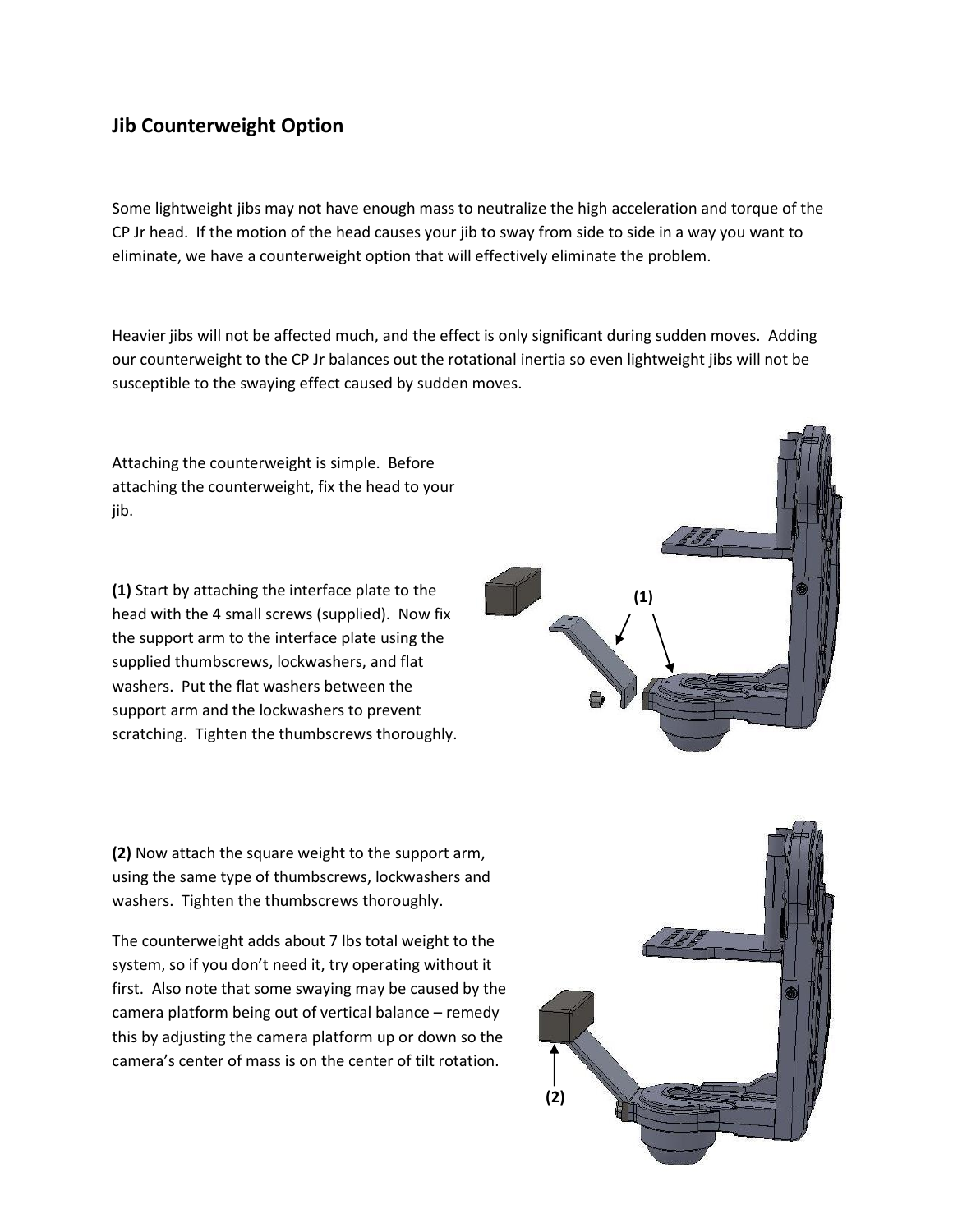# **Appendix**

#### **24VDC Power Supply Connector**

1) Power Supply Connector – XLR 4-pin Female

| Pin | <b>Function</b> | Wire Color    |
|-----|-----------------|---------------|
|     |                 |               |
| 1   | N.C.            |               |
| 2   | CP JR Neg.      | Black & Green |
| 3   | CP JR Pos.      | White & Red   |
|     | N.C.            |               |

\* 2) Optional XLR Y-adapter for running head AND camera power through single XLR extension

Y-1 "Camera" Power Input Male XLR Connector

| Pin            | Function    |
|----------------|-------------|
| 1              | Camera Neg. |
| $\overline{2}$ | N.C         |
| 3              | N.C.        |
| 4              | Camera Pos. |

#### Y-2 "Head" Power Input Male XLR Connector

| Pin | Function   |
|-----|------------|
| 1   | N.C.       |
| 2   | CP JR Neg. |
| 3   | CP JR Pos. |
|     | N.C.       |

Y-Single Female XLR Output Connector (combines Camera & Head Power into one XLR cable run – connect to 30' XLR extension that plugs into CP JR head)

| Pin           | Function    |
|---------------|-------------|
| 1             | Camera Neg. |
| $\mathcal{P}$ | CP JR Neg.  |
| 3             | CP IR Pos.  |
| 4             | Camera Pos. |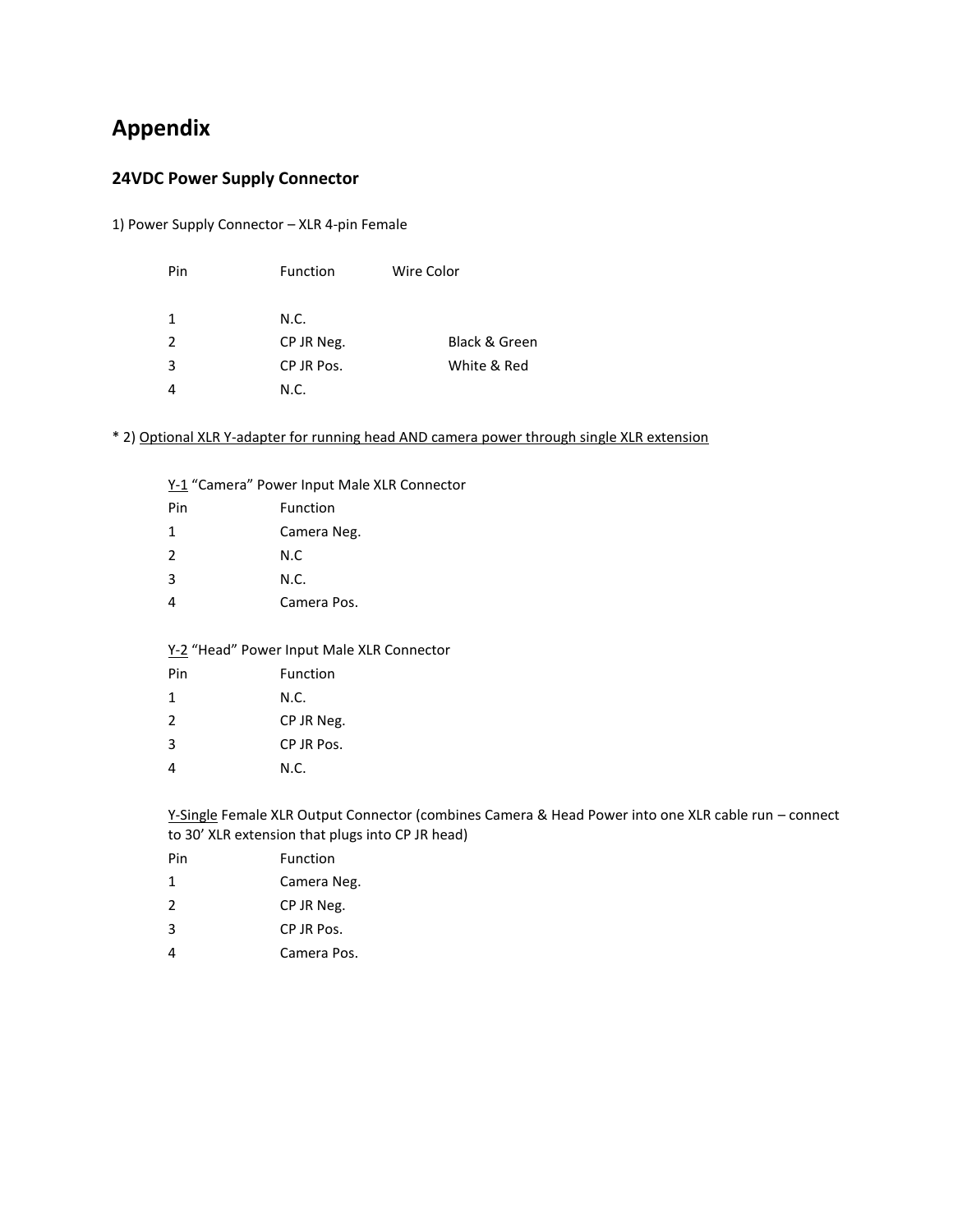#### **CP JR Head - Base Connectors**

1) Head Control Connector (Green) – LEMO EGG1B307CLL

| Pin | Function Wire Color (Cable) |        |                             |
|-----|-----------------------------|--------|-----------------------------|
| 1   | Common                      | Brown  |                             |
| 2   | <b>RS-422 RXD</b>           | Red    |                             |
| 3   | <b>RS-422 RXD!</b>          | Orange |                             |
| 4   | <b>RS-422 TXD</b>           | Yellow |                             |
| 5   | <b>RS-422 TXD!</b>          | Green  |                             |
| 6   | 24 VDC +                    | Blue   | Power to Remote or Jibstick |
|     | 24 VDC -                    | Violet | Power to Remote or Jibstick |

2) Power Input Connector – XLR 4-pin Male

| Pin | Function        | Wire Color   |
|-----|-----------------|--------------|
| 1   | Camera Neg.     | <b>Black</b> |
| 2   | Cinema Pro Neg. | White        |
| 3   | Cinema Pro Pos. | Red          |
|     | Camera Pos.     | Green        |

**\*\*\* WARNING: DO NOT POWER THE CINEMAPRO JR WITH ANYTHING OTHER THAN THE INCLUDED FACTORY POWER SUPPLY OR YOUR WARRANTY MAY BE VOIDED. THE UNIT MAY BE SEVERELY DAMAGED AND CAUSE DAMAGE TO YOUR CAMERA IF YOU USE A NON-APPROVED POWER SUPPLY. IF YOU MUST POWER IT USING A BATTERY SYSTEM, MAKE SURE THE SETUP IS APPROVED BY VARIZOOM AND EXECUTED BY A QUALIFIED TECHNICIAN.**

#### **CP JR Head - Top Connectors**

1) Camera Power (Red) – LEMO EGG2B302CLL

| Function |
|----------|
|          |

- 1 Camera Power +
- 2 Camera Power -

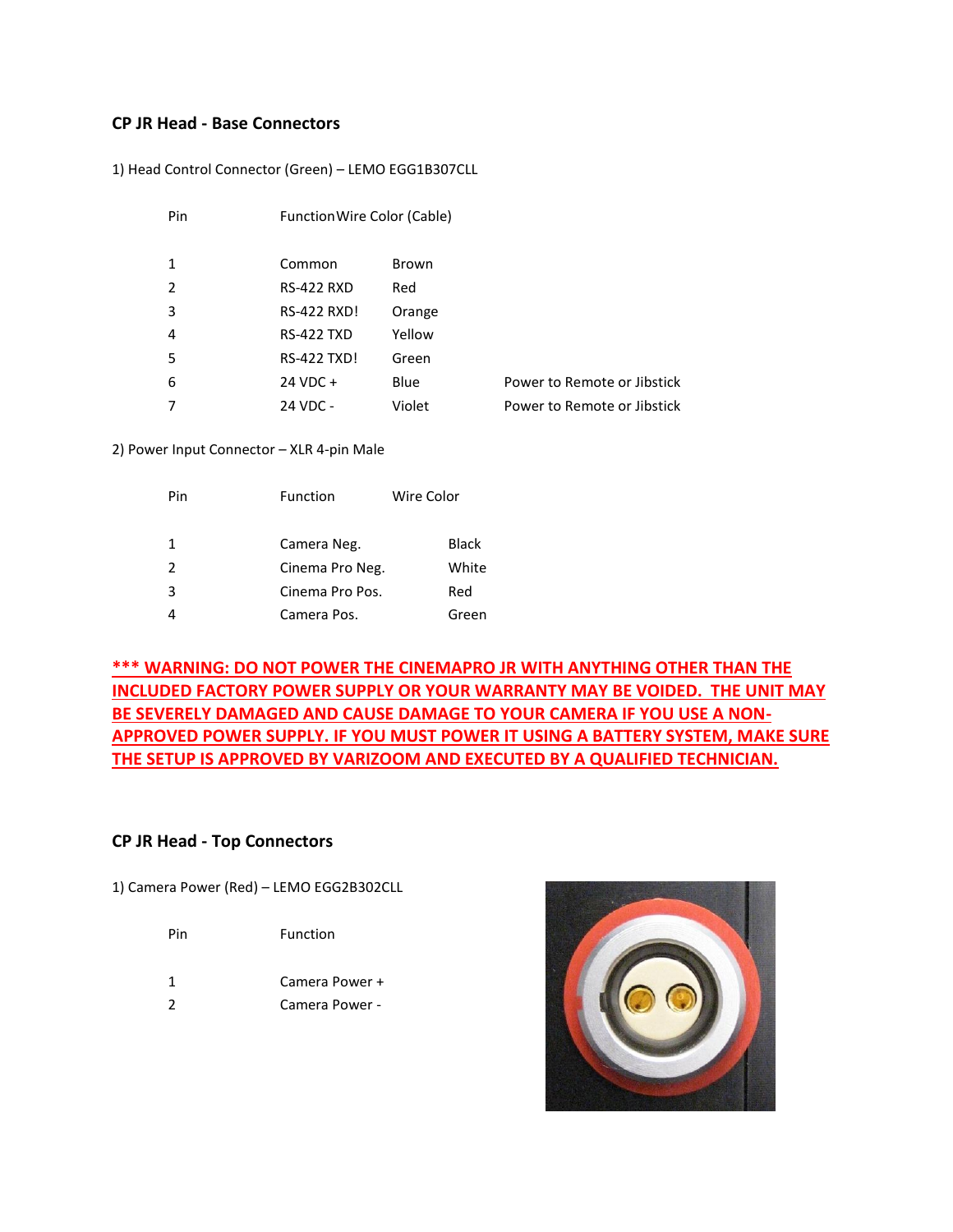#### 2) Lens Control (Orange) – LEMO EGG2B316CLL (Final Version)

| Pin            | Function           | <b>Lens Connection</b> |
|----------------|--------------------|------------------------|
| 1              | <b>RS-232 RXD</b>  | Fuji Digital           |
| $\overline{2}$ | <b>RS-232 TXD</b>  | Fuji Digital           |
| 3              | $+5$ VDC $-$ Iso   | Fuji Digital           |
| 4              | Common-Iso         | Fuji Digital           |
| 5              | <b>RS-422 RXD</b>  | Canon Digital          |
| 6              | RS-422 RXD!        | Canon Digital          |
| 7              | <b>RS-422 TXD</b>  | Canon Digital          |
| 8              | <b>RS-422 TXD!</b> | Canon Digital          |
| 9              | Common             |                        |
| 10             | +5 VDC             |                        |
| 11             | Analog #1          | Focus                  |
| 12             | Analog #2          | Zoom                   |
| 13             | RC Servo #1        | Focus                  |
| 14             | RC Servo #2        | Zoom                   |
| 15             | 24 VDC +           |                        |
| 16             | $24$ VDC $-$       |                        |
|                |                    |                        |

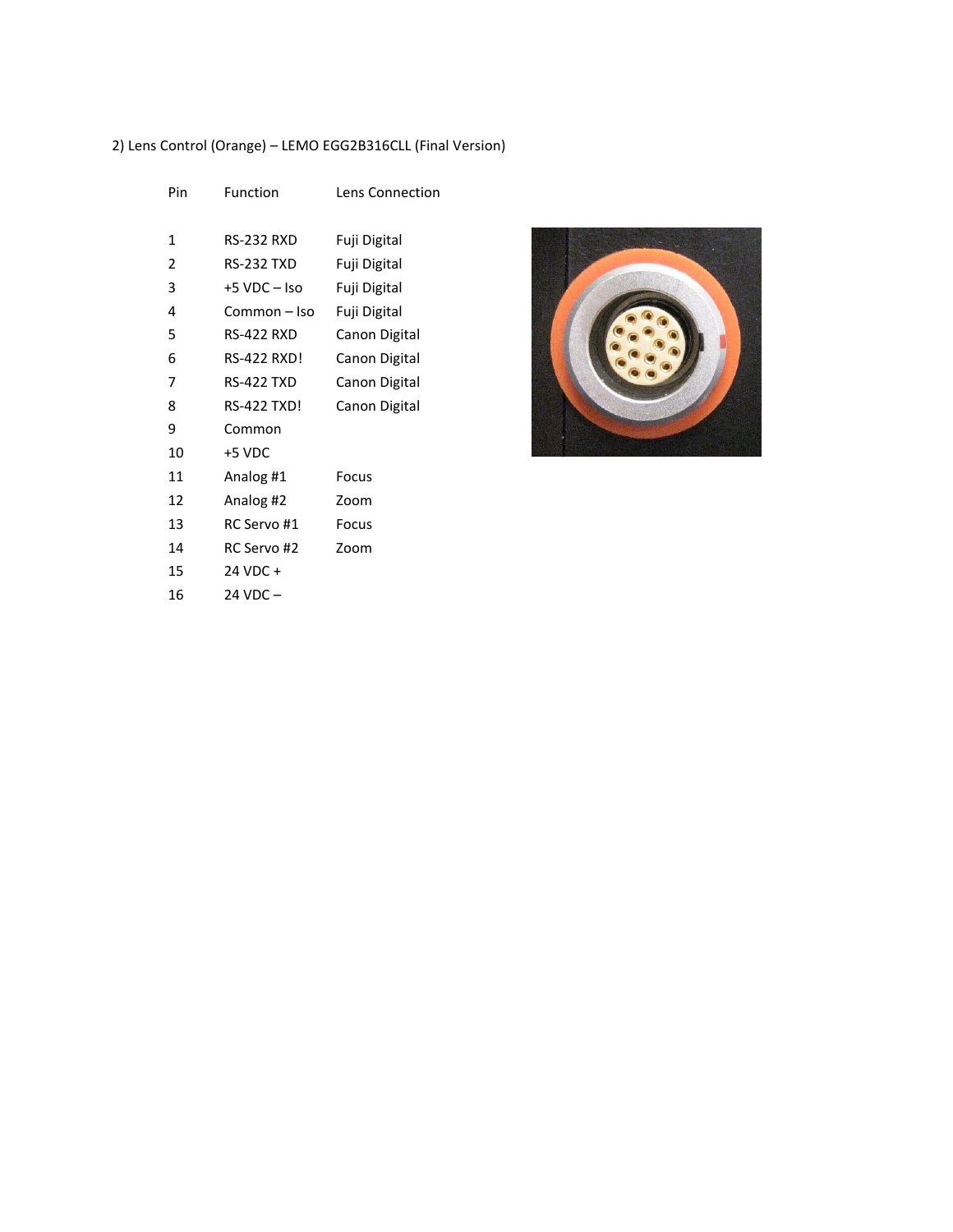## **Lens Connection Table**

#### **Lens Control, 16 pin LEMO FGG2B316CLAD**

|                     | <b>Fujinon Digital</b>  | <b>Fujinon Analog</b> | <b>Fujinon Telecon</b> | <b>Canon Digital</b> | <b>Canon Analog</b> |
|---------------------|-------------------------|-----------------------|------------------------|----------------------|---------------------|
|                     | HR10A-10P-10P           | HR10A-10P-12P         | HR10A-10J-12P          | HR25-9P-20P          | HR25-9P-20P         |
|                     |                         |                       |                        |                      |                     |
| 1 RS-232 RXD        | 3                       |                       |                        |                      |                     |
| 2 RS-232 TXD        | $\mathbf 2$             |                       |                        |                      |                     |
| 3 Iso Vcc           | 4                       |                       |                        |                      |                     |
| 4 IsoCom & IsoCom3  | $\overline{\mathbf{5}}$ |                       |                        | 19 & 20 - Green      |                     |
| 5 RS-422 RXD        |                         |                       |                        | 17 - Orange          |                     |
| 6 RS-422 RXD!       |                         |                       |                        | 18 - Yellow          |                     |
| 7 RS-422 TXD        |                         |                       |                        | 15 - Brown           |                     |
| 8 RS-422 TXD!       |                         |                       |                        | 16 - Red             |                     |
| 9 Common            |                         | $\overline{2}$        | 3                      |                      | 20                  |
| 10 Vcc (5 volts)    |                         |                       |                        |                      |                     |
| 11 Analog #1 out    |                         | 7 (If zoom)           | 9 (Zoom)               |                      | $\overline{2}$      |
| 12 Analog #2 out    |                         | 7 (If focus)          | 8 (focus)              |                      | 3                   |
| 13 RC Servo Out 1   |                         |                       |                        |                      |                     |
| 14 RC Servo Out 2   |                         |                       |                        |                      |                     |
| 15 Head power + out |                         |                       |                        |                      |                     |
| 16 Head power - out |                         |                       |                        |                      |                     |
|                     |                         |                       | $\cdot$                |                      |                     |

Tie pins 1 & 2 to 7

for position control